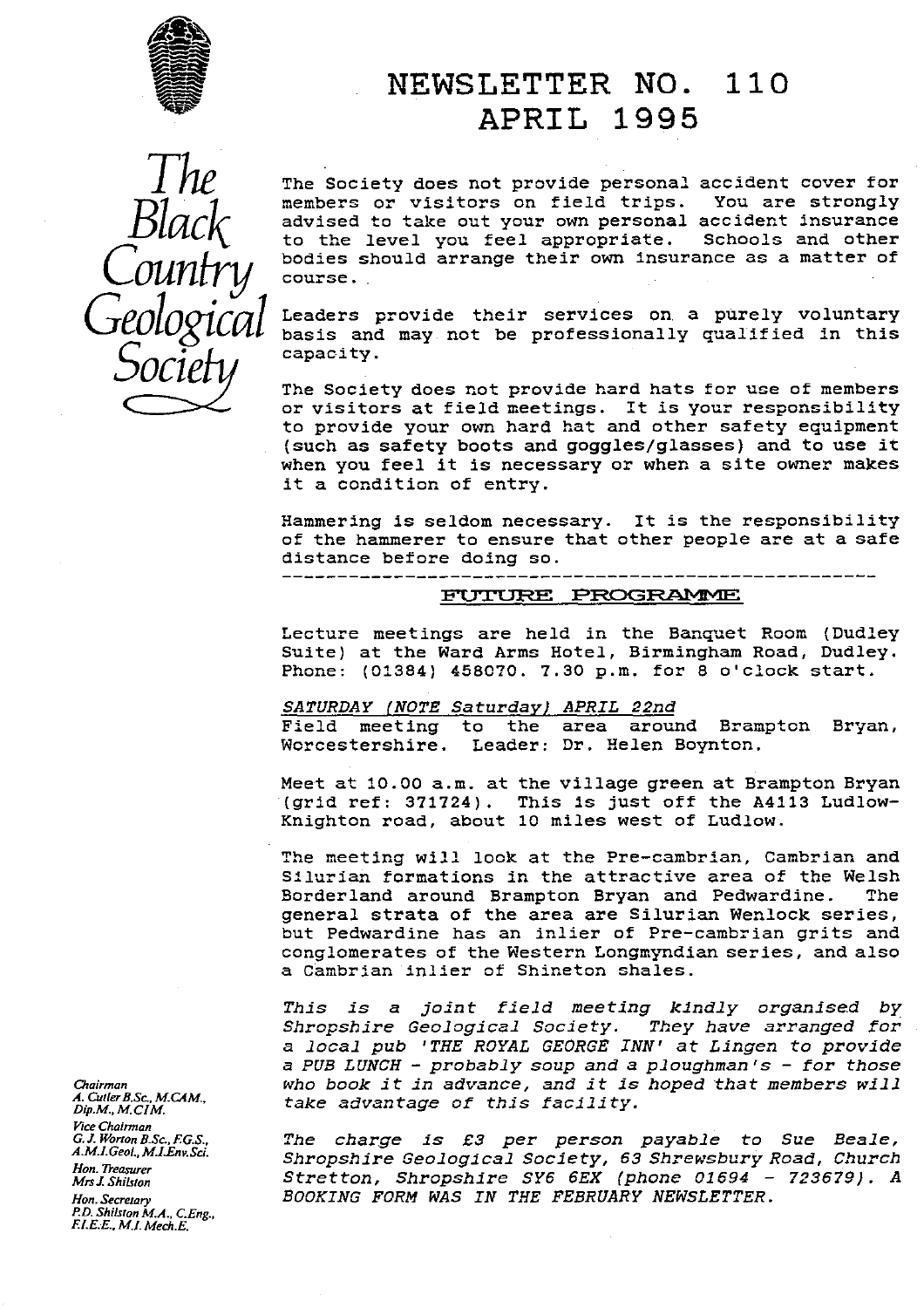*WEDNESDAY 26th APRIL .* Afternoon visit to salt mine at Winsford, Cheshire. This is Britain's only dry salt mine.

*THURSDAY 27th APRIL (NOTE - THURSDAY) <sup>2</sup> 7th APRIL. Joint* lecture meeting with the West Midlands Branch of the Geological Society at the Ward Arms Hotel. The timing of this meeting will be HALF AN HOUR EARLIER than usual - 7 p.m. for 7.30 p.m. start.

Lecture: Mineral exploration and the environment - studies in the Pacific and the Andes" by Professor H. Colley (Oxford Brookes University).

Nowadays mineral companies have to be aware of the environmental effects of their activities and frequently they have had a 'bad press' in this regard. This lecture will consider in particular the impact of mineral exploration and the subsequent extraction of minerals on the environment and Professor Colley will take as examples two areas where he has first-hand knowledge the Pacific Ocean and the Andes of South America.

PROFESSOR COLLEY is head of Geology and Cartography at Oxford Brookes University. In this capacity he has been carrying out research and exploration in the Andes and previously when he worked for the Fiji Geological Survey he was involved in mineral exploration in the Pacific. He also has a special interest in the training of geologists, equiring whether current university teaching is suitable for the needs of industry afterwas.

*SUNDAY 14th* MAY. Field meeting to Horton-in-Ribbledale, Yorkshire, organised by The Geological Society of London (Yorkshire Group). BCGS members are invited to attend but must book a place by contacting the Secretary (Ian Prior) at Sheffield on 0142 551480.

*MONDAY 15th MAY.* Lecture: The origin and use of semi-precious stones" by Barry Taylor (Society member).

BARRY TAYLOR writes "The talk will cover the wide variety of minerals that are often called 'Semi-precious stones'. Specimens and slides will illustrate the extensive spectrum of semi-precious *stones* and minerals in use Topics covered will include details of the various environments of formation for these minerals, giving an insight into WHY and WHERE they can be found and HOW they are formed.

The minerals covered will include 'the Quartz Group' with its many varitees  $\frac{q \texttt{uartz}}{r}$  amethyst<del>, citri</del>ne, chalcedony, carne<del>lian</del> and agate - and other mineral groups including Garnet, Tourmaline and Feldspar. Also included will be some of the softer minerals that are often to be found in jewellery manufacture.

The talk should be both enjoyable and informative, with something new for everyone."

#### *EVENING FIELD MEETINGS TO THE LICKEY HILLS*

The Lickey *Hills are* an interesting and varied geological area with good exposures of Cambrian Lickey quartzite, a spectacular unconformity with the Silurian Rubery Sandstone, substantial exposures of Triassic strata, and the Lickey Gorge which is probably a glacial overflow channel.

As the Lickey Hills are relatively local we are holding two Monday evening field meetings (7 pm - 9 pm) to cover the best parts of the area. Each evening will be a self-contained visit but if you can come to both - so much the better. THE MEETING PLACE IS NOT THE SAME ON THE TWO EVENINGS.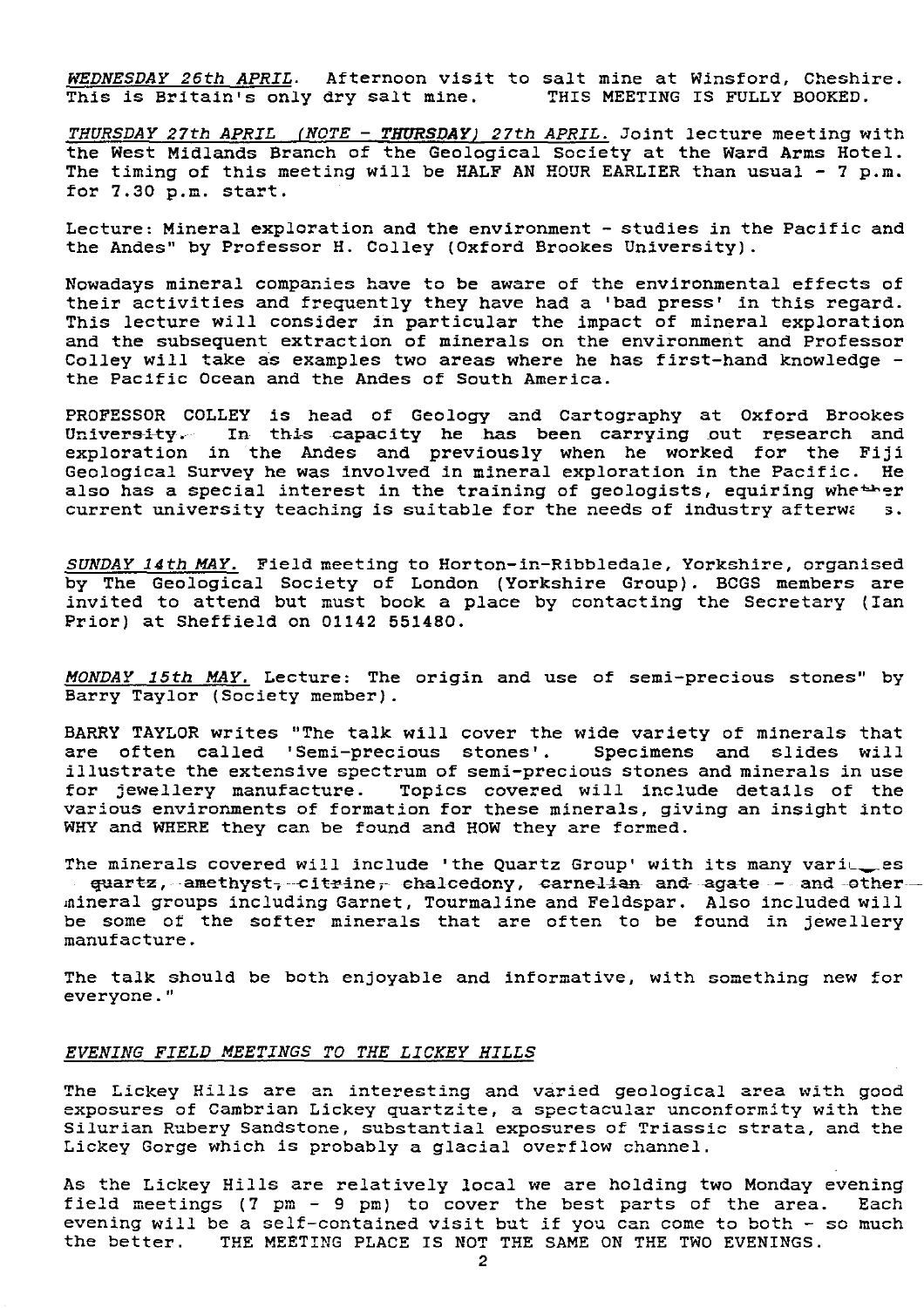MONDAY 12th JUNE. Evening field meeting to the Lickey Hills (part 1). Meet 7 pm at the Lickey Hills Visitor Centre car park, Warren Lane (grid ref: 998754). This will cover the Lickey Gorge, the southern part of the Cambrian Quartzite Lickey Ridge (often called 'Bilberry Hill'), the overfold quarry and exposures of the Triassic Kidderminster Formation (formerly 'Bunter Pebble Beds').

MONDAY 25th JUNE. Evening field meeting to the Lickey Hills (part 2). Meet 7 pm at the Monument Lane car park on Beacon Hill (grid ref: 986759). This will cover the general geology of the area viewed from Beacon Hill, then Clent Breccia (Permian) of the car park, Keele Clay with sandstone bed: (upper Carboniferous) of the golf course, the unconformity at Rubery between Rubery\Sandstone (Lower Silurian) and Lickey Quartzite (Lower Cambrian) and an exposed fault in the Rubery Sandstone at Leach Green Lane.

MONDAY 19th JUNE. Lecture: "Alaska and the Yukon - glaciers and gold" by Paul Shilston (Society member).

PAUL SHILSTON writes: "This talk derives from a 3 week visit to Alaska and The Yukon in 1993. It will follow two quite different themes - the superb ail to Dawson City in the Yukon. Hacial features in Alaska left after the Ice Age and the 1897-8 gold rush

Alaska is on a plate boundary and has had its share of earthquakes and volcanic activity so we will first look at Mt. McKinley National Park and the Wrangell Mountains. Then there are spectacular views of the existing glaciers - much reduced from their Ice Age extent but still impressive  $$ followed by the aftermath of the ice including muskeg country, kettleholes, river terraces and massive river bluffs resulting from the subsequent changes in sea level, deposits of glacial till and river gravels and wind blown deposits.

For the Gold Rush trail we follow the treasure-hunters from Skagway, crossing the watershed to the Yukon River, then down the river to Dawson City and finally to the goldfields. There are many points of geological interest on the way - not that the miners would have appreciated them - and the talk will also describe the occurrence of gold and how it is collected.

TNDAY 24th SEPTEMBER. Field meeting to Lathkill Dale and Stoney Middleton, \_^rbyshire. Leader: Dr. Cynthia Burek (Open University).

MONDAY 9th OCTOBER. (NOTE change of date). Lecture: "The geology of the Solar System" by Dr. Bob Owens (National Museum of Wales).

MONDAY 30th OCTOBER. Lecture: "Geology of the Canary Islands" by Dr. John Stanley (Keele Uiversity).

MONDAY 27th NOVEMBER. Lecture: "Thrust tectonics and piggyback basins in the western Spanish Pyrenees" by Dr. Jonathan Turner (Birmingham University).

MONDAY 15th JANUARY 1996. Lecture : "The Great Dyke of Zimbabwe" by Dr. J.I. Langford (Birmingham University).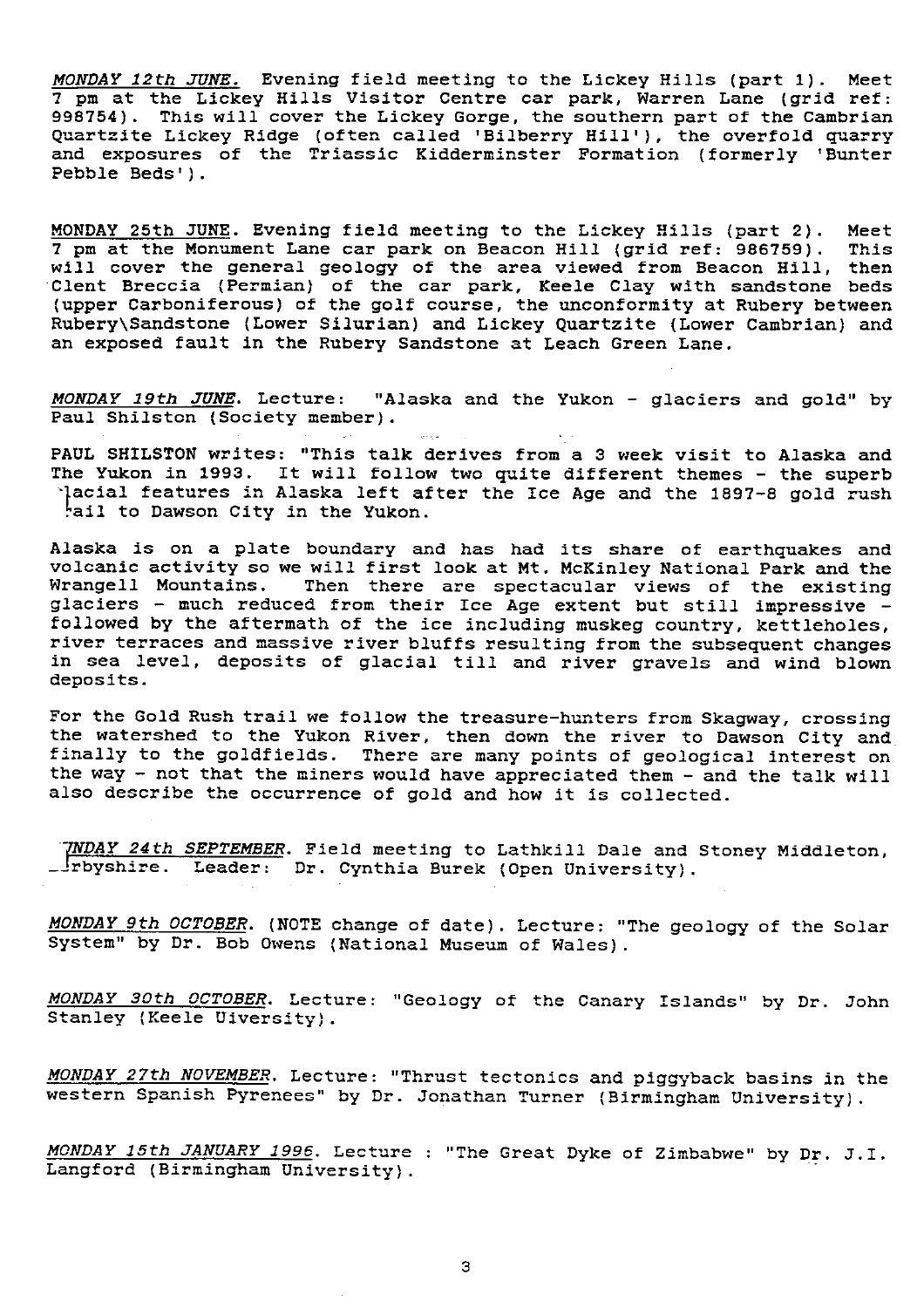#### **REPORTS**

## MONDAY 20TH FEBRUARY ICELANDIC COCKTAIL - FIRE AND BRIMSTONE - WITH I CE BY ALF COLE

An entirely unplanned sequence of events provided me with a dream ticket to participate in Liverpool Universit<sup>y</sup> / Polytechnic expedition to Iceland. besides helping project students, opportunities arose to stray further afield looking for future projects!



Since S.E. Iceland had only recently become readily accessible, it was, at best, only roughly mapped.

After a few days 'getting the eye in' with the students, becoming adjusted to walking on unstable surfaces and encouraged by several visits to the superb columnar jointing at Svartifoss, our attention was turned to Hafrafjell (1174m) which displayed approximately 27 flood basalt flows with occasional intercalated bedded

tuffs; in all probably several thousand feet thick. The very numerous dykes (a swarm?) were recorded and

lava flows mapped by climbing up a steep gully. Two notable aspects of the sill structures were:-

1. linear jointing with occasional radiating joint systems exposed as a 'rosette' where injection has been along a 'conduit' rather than between the flow basalts.

2. surface veneers  $(2-3m.)$  of a shiny black 'flash frozen' basalt known as tachylite.



Occurring also were very fine crystalline specimens of zeolitic mineralisation including Laumontite, Thomsonite and Natrolite, all of which are common to basic rocks.

In contrast to subaerial basalts, subglacial eruptions result in glacier borne hyaloclastites or palagonite 'tuff' which is really an agglomerate in which hy drated oxidised basaltic minerals are present in an indurated mass of amorphous orange-brown palagonit containing chunks and shards of basalt glass.

Icelandic glaciers contain and transport huge amounts of black  $\cdot$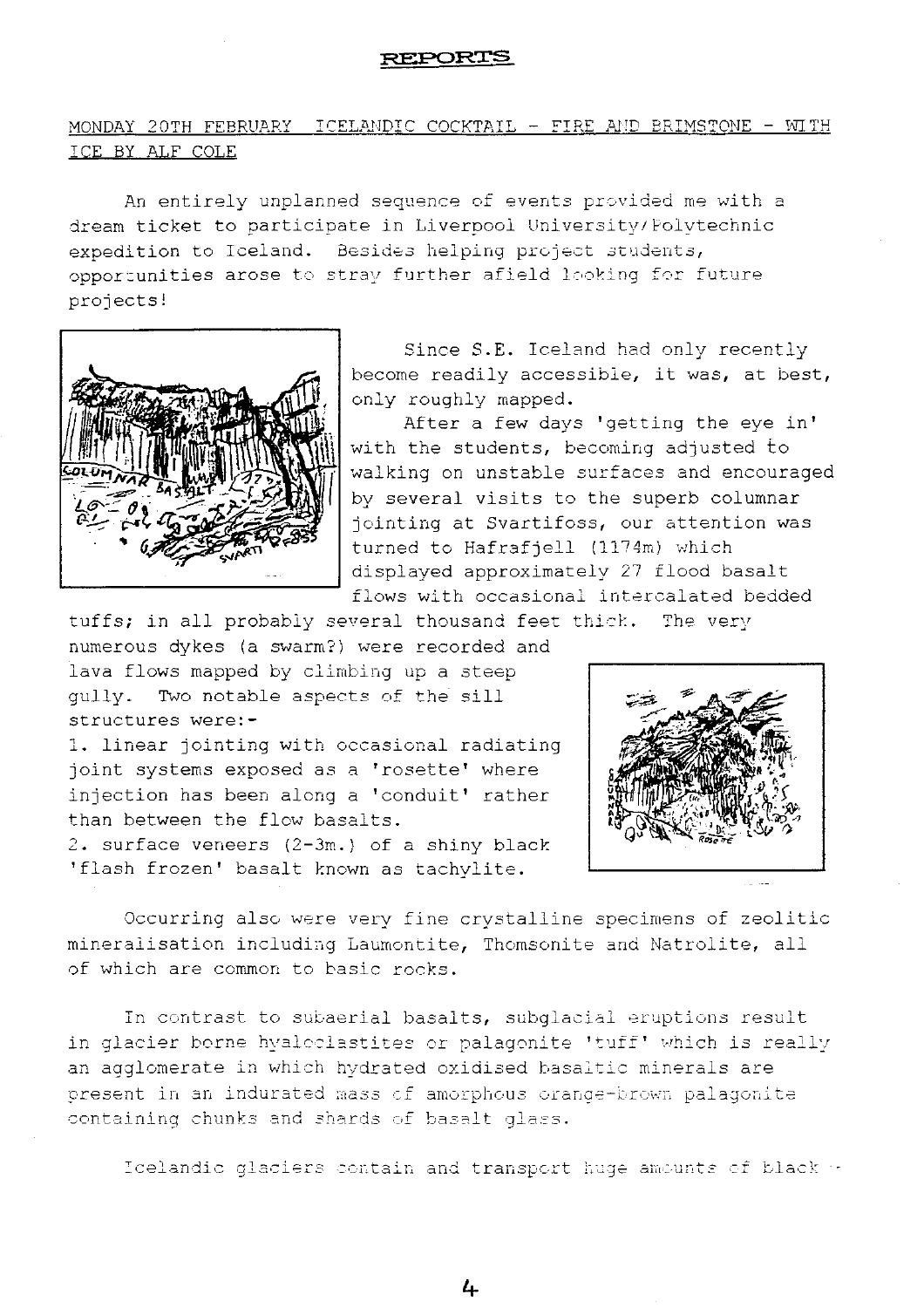ash which concentrates, as the ice melts, towards the snout, where extreme caution is necessary because the well camouflaged 'black ice' is extremely slippery and makes for perilous and occasionally precipitous going. Almost every glacial feature is to be seen; bergschrund, lateral and terminal moraines, (especially at Kvisker), eskers, dirt bands and cones. The most spectacular proglacial lake is at Breide. It contains many calves, which have dropped their ash into the basin, and it will, in time, fill up and give rise to yet one more stretch of braided streams and rivers. These fiuvio-glacial processes, along with periodic purging by explosive Jokulhlaupt events with their attendant 3-5m 'tsunami' like waves, account for the origin of the vast sandur or outwash plain which exceeds 1000 square kilometres and which falls only 5m. in 25km. towards the Atlantic. it is therefore not surprising that the last 50km. of Iceland's prestige highway No.1 was not completed until the mid 1970s.

Having failed to find any acidic rocks on Hafrafjell or on Svinafjell, our attention turned to two rather more distant locations at Kota and at Kjos where extensive extrusive dacites were located as well as the (in)famous pumice horizon of 1362 and an



obsidian dyke in Kota. No precious metals were found in the river beds, but there was consolation in the rather splendid banded rhyolites.

Further afield, across arid desertland, after Europe's most powerful waterfall (Dettifoss) located at the head of the spectacular Jokulsa can<sup>y</sup> on with its complex **=Mt** R.1t **}** walls and abandoned water course in the vicinity of the isolated island of Asbergyi, we came to the Tiornes fossil beds with



splendid cross bedded sedimentary structures (and an isolated dropstone!) These beds were formed in a subsiding trough - possibly the initial stage in a spreading

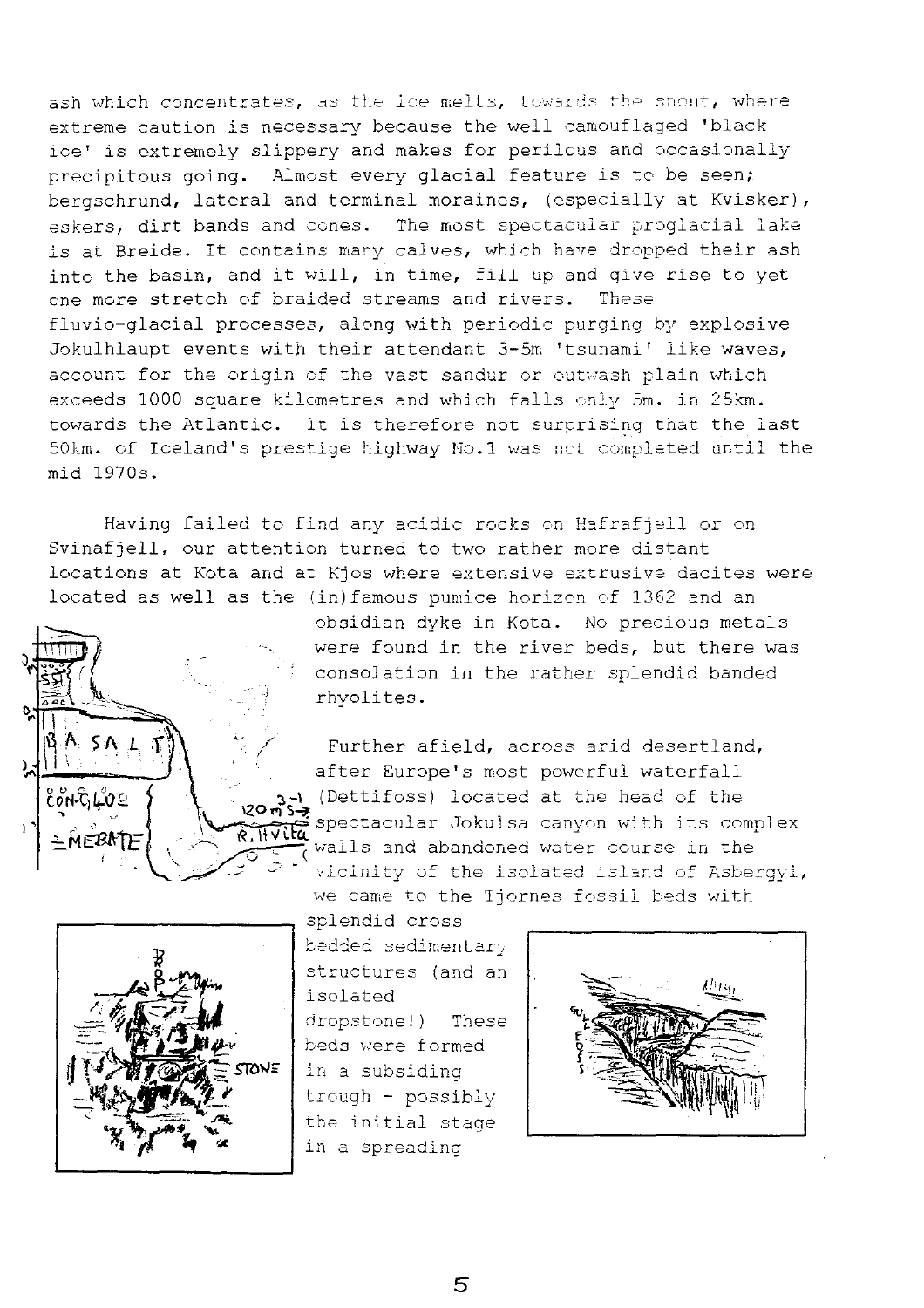axis but now overlain by flood bas

Around the shallow Lake Myvatn is the maze of 'Black Castles' of Dimmuborgir, the



pseudocraters at Skutastadir, and the model /}? cone

Hverfjall - all formed as a result of the explosive .<br>consequences of red hot lava flowing over large areas saturated with ground water.



Finally,we made an excursion southward along the vast lava

flows to the cinder cone at Laki, with its accompanying N.S. linear fissure swarm, the result of a huge protracted eruption series between June 1783 and February 1784, in which vast quantities of acrid and poisonous hydrogen fluoride and sulphurous gases killed almost everything that could not escape. Presumably it was something like the 'Krafla Fires' of 1980, but on a much grander scale.



Plenty of ice, some fire but, sadly, only time for the merest whiff of brimstone - of which there is plenty in Iceland- even in the tapwater! Some other time, perhaps.

Alf Cole.

#### THE CONSERVATION COLUMN

I have been asked to include a conservation column in the newsletter. Geological Conservation is one of the two principal aims of the Society. This will be a regular feature in the newsletter  $\inf$  I am given the relevant information. The Chairman and others in the Society do much to promote Conservation, but Society members are often not told of these activities. We have many new members and some, I feel sure, would be willing to participate in projects, if only they were well informed and instructed. Some activities are outlined in the Chairman's Report circulated with this newsletter. Alan Cutler, Colin Reid and Graham Worton have published papers on the subject and are nationally recognised as leaders in the field.

The Society has worked by identifying geological sites and getting them SINC status. These are sites recognised in the Unitary Development Plans of the Local Authorities and are recorded on standard record forms of the National Scheme for Geological Site Documentation, the records being held at Dudley Museum. English Nature formally notifies the SINC to the Local Authorities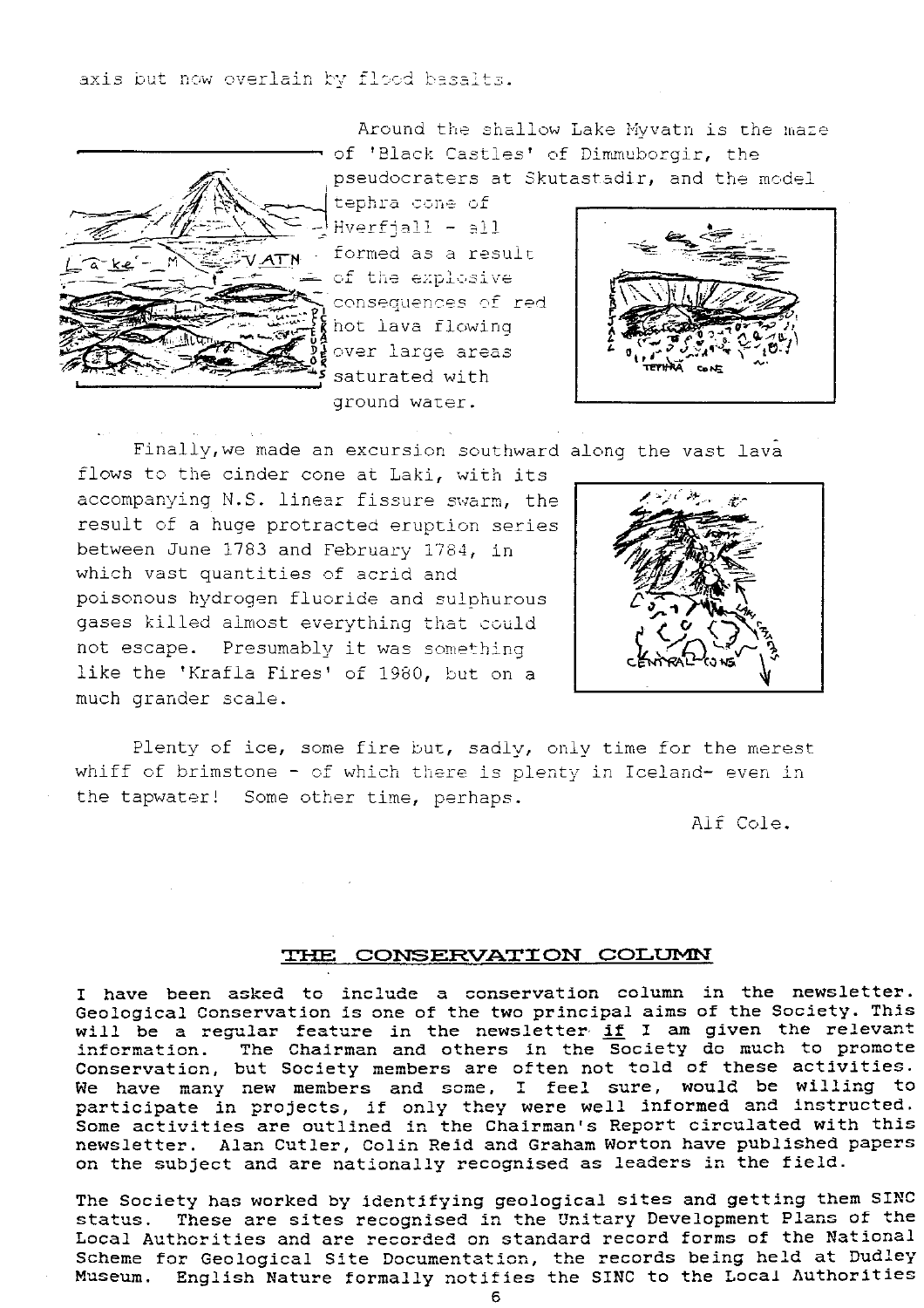who then have knowledge of the value of the site before any requests for who then have knowledge of the value of the site <u>before</u> any requests for<br>development come their way. A third tier of sites is to be recognised, SLINCS<br>(Pub Ouis teams be unuped)) SLINCS and Sites of Local Importance for ;Pub Quiz teams be warned!,` SLINCS are Sites of Local Importance for Nature Conservation. I believe the Society needs help to identify second and third tier sites in Walsall Borough. Contact Graham Worton if you could help.

Sometimes there is an urgent appeal for working parties to engage in recording or site clearance. Register your willingness to participate with Graham. Give him you name, address and telephone number on a sheet of paper. Graham has a very efficient telephone answering service on 01384 213207.

Recently published, is a Code of Practice for Early Consultation entitled 'Geology and development in Dudley'. Colin Reid claims that this is 'very radical, even revolutionary, one might say!" The code sets out the procedures developers should follow wherever their proposals affect existing geological features or are likely to expose fresh sections through the bedrock. The code is very wide ranging and covers the conservation of existing designated geological sites as a first option. Conservation by recording of temporary exposures will be required through planning condition or legal agreement where physical preservation cannot reasonably be achieved. The Council considers it reasonable for developers to fund geologica recording work arising from their proposals. The code's definition of developers includes Local Government, Statutory Undertakers, Government

partments and Private Sector developers. A very wide range of activities 15 listed and clear obligations are placed on the developers. The process should begin with a search of the Geological Site Database for Geological Assessment.

We are very grateful for the many hours of work done for conservation in the area and the time spent in meetings and liaison with other organisations. Let's spread the load! -----------------------------

# WE 1W SRI EE'

#### 1. ANNUAL GENERAL MEETING

At the AGM held on 20th February the following officers, committee members and hon. auditor were elected to serve for 1995:

| Chairman: Alan Cutler    |  |                                   | Vice Chairman: Graham Worton |                          |  |
|--------------------------|--|-----------------------------------|------------------------------|--------------------------|--|
| Secretary: Paul Shilston |  |                                   | Treasurer:                   | Judith Shilston          |  |
|                          |  | Committee members: Sue Fairclough |                              | Chris Jowitt Peter Smith |  |

The Chairman's Annual Report is included with this newsletter.

#### 2. THE FOSSILS OF THE BURGESS SHALE

From the Smithsonian Institute comes the first illustrated guide to the Burgess Shale. High in the Canadian Rockies, the Burgess Shale contains remarkably well preserved Cambrian Fossils, 809 of the genera being soft bodied. The Musculature and inner organs of soft-bodied creatures are preserved in this extraordinary fine silt. The book illustrates specimens from all the major types of fossils, describing the structure of each and indicating how the creature lived in its underwater environment. To order, contact International Book Distributors, Campus 400, Maylands Avenue, Hemel Hempstead, Herts HP2 7EZ. Tel 0442 881900 or try your local bookseller. In the U.S.A. it retails at \$39-95.

3. English Nature has published its Environmental Management Policy Statement and has issued the Society with a copy.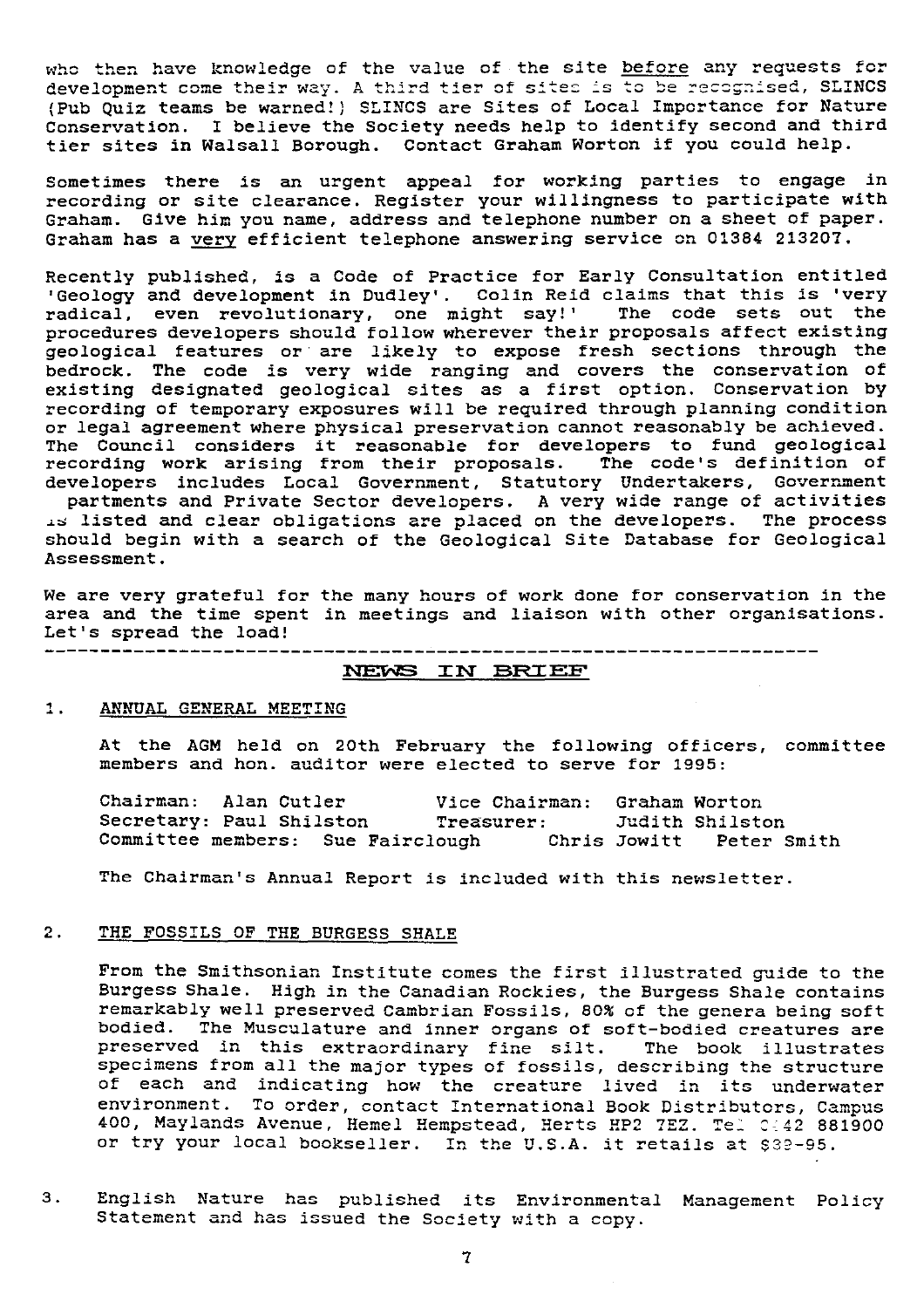#### 4. WELCOME TO NEW MEMBERS

Kevin Treadwell - Edgbaston Ron Parkes - Bridgnorth Amjid Lone - Acocks Green Peter & Rita Stacey - West Bromwich

#### 5. MUSEUM NEWS

Congratulations again to the Museum. Dudley's 'Time Trail' was a finalist in the Museum of the Year Competition.

The latest exhibition, 'Monsters of the Deep' had 15,000 visitors in its first three weeks. It has specimens from the National and the Royal Scottish Museums. From Easter it will also have the first public showing of the prehistoric marine reptile Liopleurodon (Piosaur) from Peterborogh. The exhibition lasts until 2nd September.

6. The talents of our members amaze. I've recently been offered a number of 'Geological Crosswords'. The first is included in this issue. Answers to me with your name and address, and in the interest of market research (does anyone read the newsletter?) I offer a bottle of supermarket plonk to the person whose correct solution is the first out of the hat.

EI]2 TQ J AL

A member of BCGS who has been studying an Open University Geology course for a number of years has been telling me of her enthusiasm for her latest module on 'Planetary Geology'. Apparently her work on 'Sedimentary Processes' is constantly eroded by the gravitational pull of the planets. Her enthusiasm prompted me to watch the Horizon programme on the Geology of Venus. It was truly fascinating. The whole surface of the planet is of the same age. How then can heat escape from the interior? There is no evidence of Plate Tectonics or of an evolving outer skin. I was fascinated also to hear the experts, faced with the same data, interpreting it in totally different ways and reaching apparently conflicting conclusions.

I obtained my degree in 1959, in the Dark Ages, before the discovery of Plate Tectonics. I can recall my highly distinguished Professor arguing that there was no possible mechanism for Continental drift. Well, at least, I console myself, my studies were post Lyell, Hutton and Darwin! Whatever the spq<sup>-</sup> of evolution one cannot but be impressed with the rate of developmer\_ in Geological ideas.

Exate Ashcroft Example 2012 18 Paul Shilston<br>18 Worcester Lane 16 St. Nicolas Sutton Coldfield<br>B75 5NB

#### Editor Secretary

16 St. Nicolas Gardens<br>Kings Norton Birmingham B38 8TW

Tel: 0121 308 6783 Tel: 0121 459 3603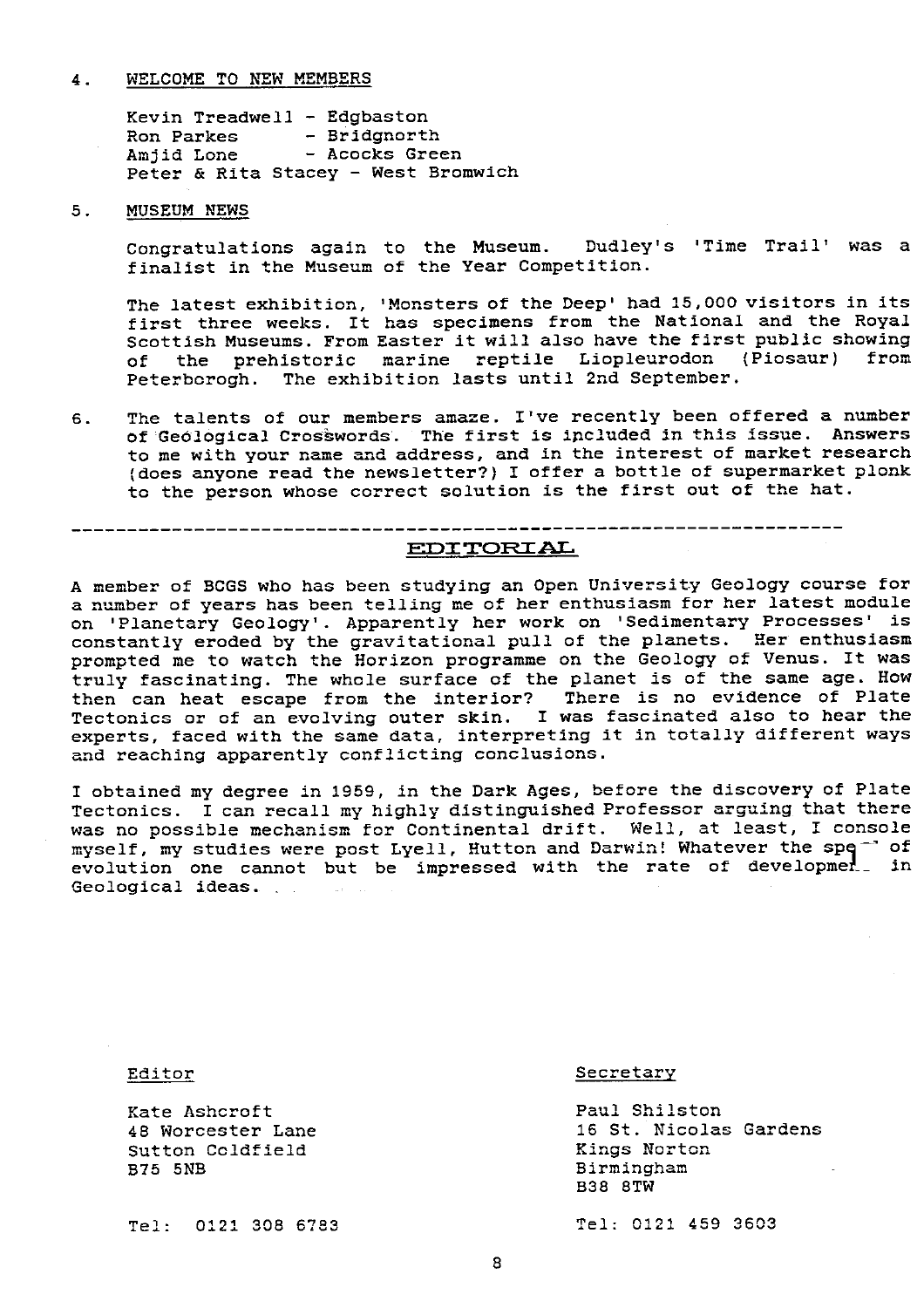### **BLACK COUNTRY GEOLOGICAL SOCIETY ANNUAL REPORT FOR 1994.**

#### Membership

The rate of membership growth stabilised in 1994, yet produced another record end of year total of 117 members compared with 114 in 1993. The membership profile comprises 77 (73) individual, 13 pairs (13) family, 8 (8) student, and 6 (7) Associate members. 1993 levels in ( ).

#### Programme

The Society held 14 meetings during the year, 9 lectures, and 5 field meetings, and we record our thanks to speakers/leaders for their, services and giving us another successful year.

All meetings continue to attract large audiences particularly lectures reflecting a happy transition to the Ward Arms. A successful innovation for 1994 was the joint meeting with the West Midlands branch of the Geological Society, which is to be repeated in 1995.

#### **Exhibitions and Conferences**

#### (a) Black Country Living Cemeteries

The society mounted a display stand and Paul Shilston gave a presentation on the geology of gravestones, at this one-day conference held at Sandwell Council House, Oldbury in July.

#### (b) Dudley Rock & Fossil Fair

Once again the society had a major involvement in the organisation of this national event. Society members helped in various ways including initial layout planning for the fair, stewarding, as carpark attendants, 'front of house' ticket sales, selling promotional rock of a sweeter type and leading guided walks and field trips. In addition the society had its own display stand with a special feature on building stones as well as the usual details of activities and rock specimens for sale. One of the most pleasing aspects of our involvement was the high number of members who volunteered their services to help make the fair so successful once more.

#### (c) ESTA Conference, September

The Earth Science Teachers Association held its annual meeting at Birmingham University. Several members played an active role as reported in the Newsletter.

### (d) Protecting Wildlife Sites

The Chairman attended this conference organised by the County Trusts in Coventry at the end of November.

9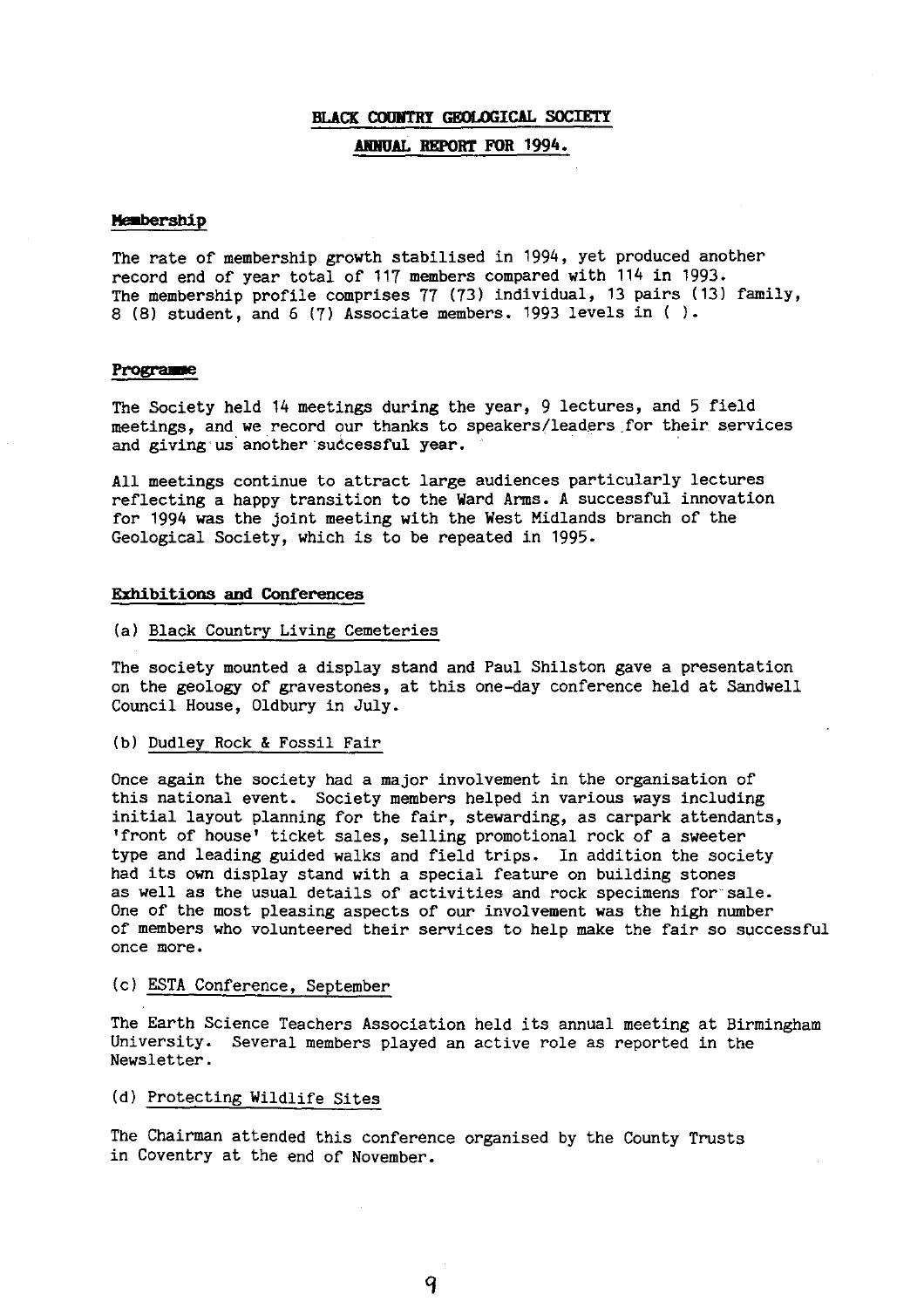#### **Published Works**

Paul Shilston: Geologising upon the grave in Urban Wildlife News

- Alan Cutler: Local Conservation and the role of the Regional Geological Society, in Geological and Landscape Conservation, Geol. Soc. 1994.
- Colin Reid: Conservation, Communication and the GIS an urban case study. (op.cit)
- Graham Worton: A person on the inside opportunities for geological conservation in local engineering projects. (op. cit)

#### **Conservation**

(a) Consultations

During 1994 the Society was consulted by the following organisations:

- (i) Rendel Geotechnics Wall Heath bypass Spur Road
- (ii) Land Use Consultants Stewardship Sites in the Brownhills area.
- (iii)Forest of Mercia Geological sites in area under consideration
- (iv) Wolverhampton MBC -» SINCs and SLINCs in Wolverhampton
- (vi) Sir William Halcrow & Partners Western Orbital Route
- (vii) Rendel Geotechnics Bromsgrove sector of Western Orbital Route

#### (b) Planning

The Society receives a weekly list of all planning applications in Dudley MBC for comment where we believe there are geological conservation implications.

(c) Representation

The Society is represented at meetings of Dudley MBC's Green Forum and Heritage & Tourism Forum. This helps to promote the needs of conservation by developing geology as the main thrust of Dudley's heritage and tourism strategy. In addition the Society is represented at the English Nature/ Dudley MBC annual liason meeting.

(d) SINC System review

At the instigation of English Nature a series of three meetings in Birmingham were convened to review the SINC system - procedures, criteria, responsibilites etc involving all West Midlands local authorities, the Urban Wildlife Trust, and other nature conservation organisations as well as the society. Following the review, the society becomes the major partner organisation for geological conservation.

 $\mathbf{L}$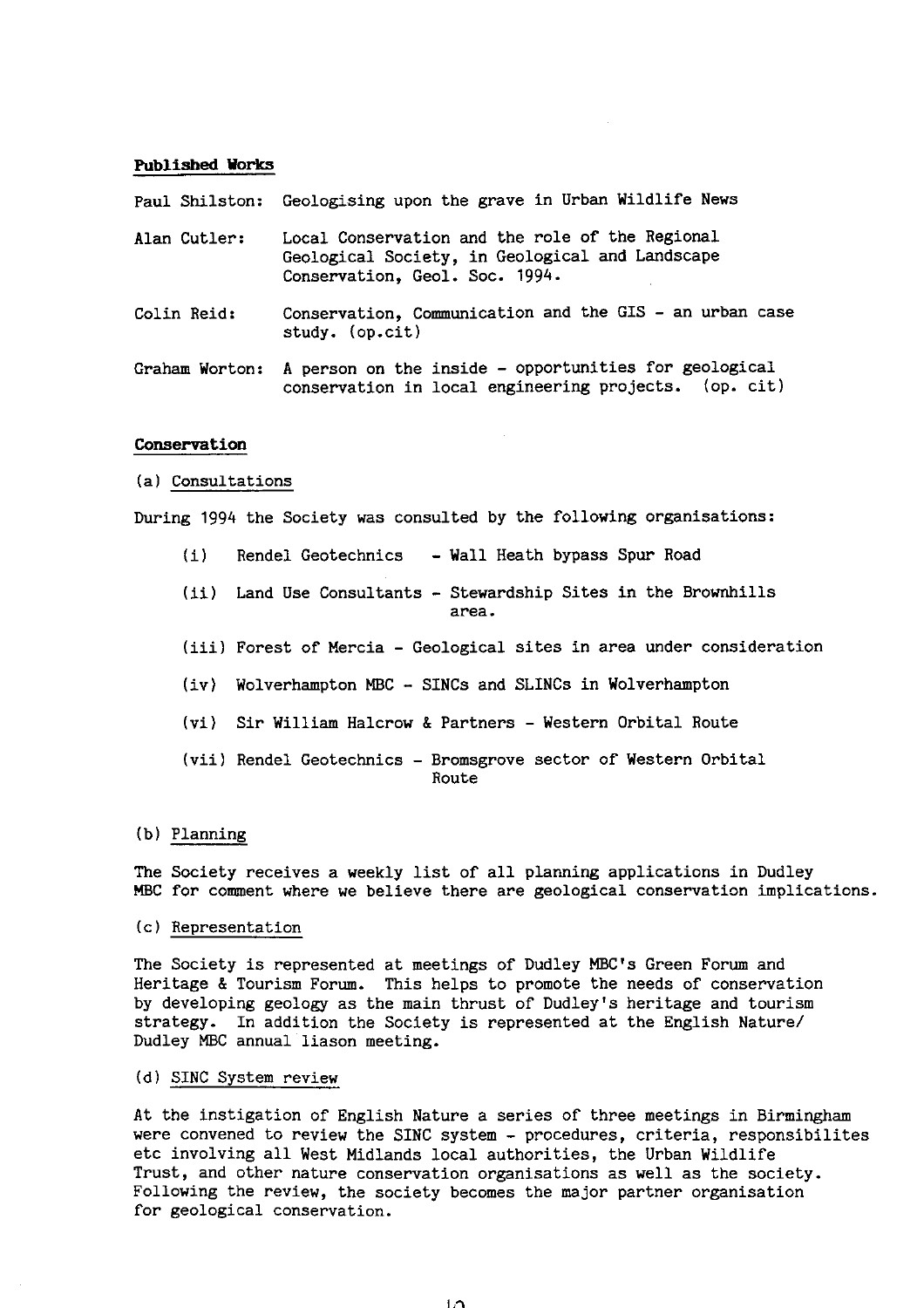#### (e) (i) The Black Country Nature Conservation Strategy

The BCNCS was finally published in April, and launched at a special function at Molineux, Wolverhampton. Geology is firmly treated as an integral part of the strategy which must be viewed as a major advance for geological conservation. The strategy has already attracted much interest from our contemporaries nationally and regionally.

#### (ii) Dudley Countryside Strategy

This strategy, which the society commented upon at draft stage, was published in 1994. It sets out a framework for land use policy together with a number of specific actions.

#### (d) Staffordshire RIGS Group

At the end of the year the society was invited to join a new group being set up to look after the regionally important geological sites in Staffordshire. An inaugural meeting was held in January at which the society was represented.

#### **Pkwsletter**

The Newsletter goes from strength to strength providing that vital link between members. Our thanks to Kate Ashcroft editor, and everyone who helps in the time consuming tasks of typing, copying, collecting, addressing and filling envelopes.

#### Summary

The Society has enjoyed another fruitful and successful year. Our varied programme with its wide appeal has kept the society lively and forward looking. Our conservation effort locally is still spasmodic and would benefit from participation of more members. Nevertheless the society is still at the forefront of local conservation activity and the increasing importance attached to geology by the local authorities is testament in itself. We look forward to the future with considerable enthusiasm.

**2. "我们的人的人"。** 

 $\mathbf{1}$